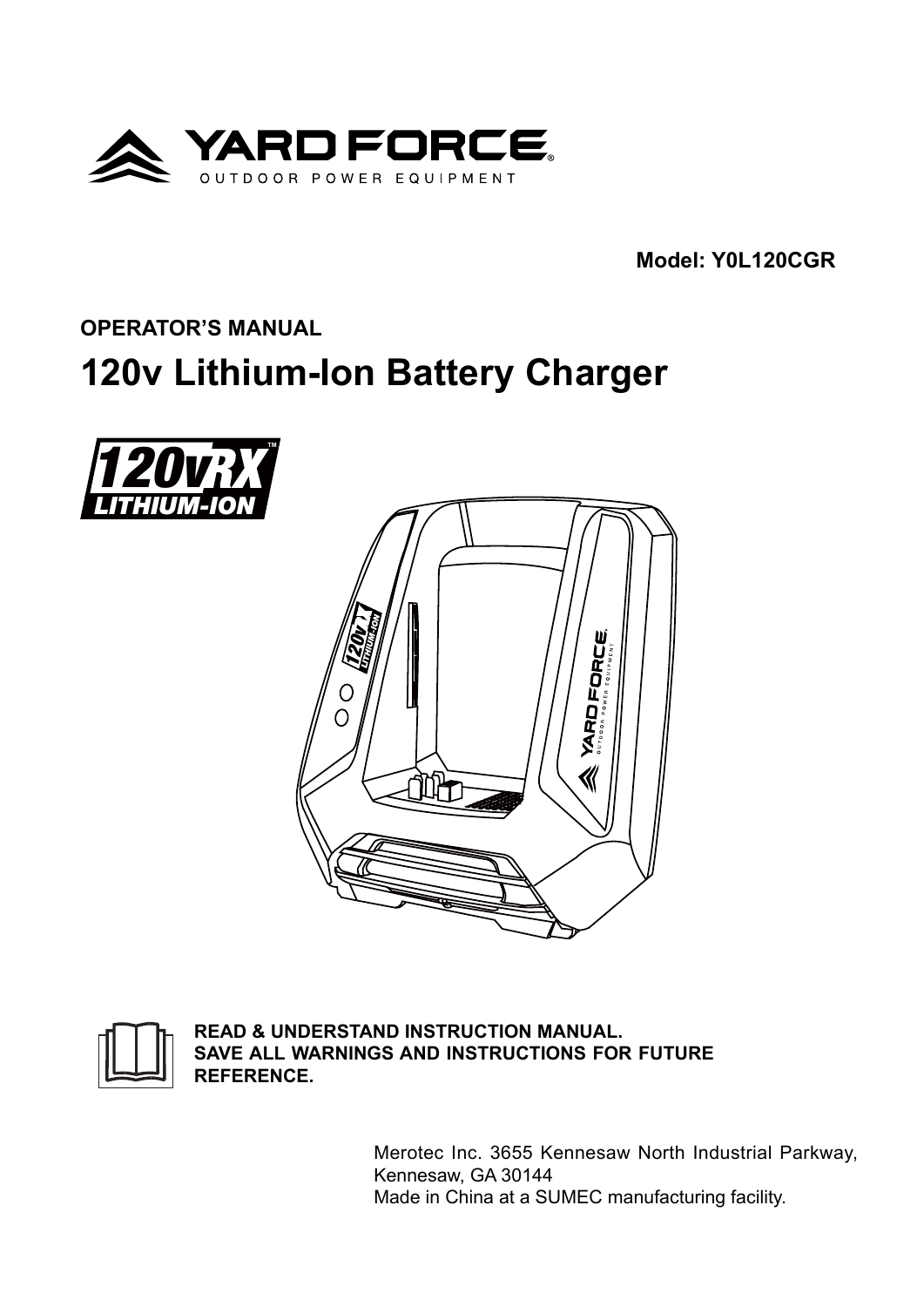

### **PRODUCT FEATURES**



- 1. Battery guide
- 2. Charger battery connector
- 3. Red LED lamp
- 4. Green LED lamps
- 5. Wall-mount holes

#### **TECHNICAL DATA**

| Model  | <b>Y0L120CGR</b>                |  |
|--------|---------------------------------|--|
| Input  | 100-120 V, 50/60 Hz, Max. 5.4 A |  |
| Output | 120 V d.c. 4 A                  |  |
|        | Charger time Approx. 40 minutes |  |

#### **INTENDED USE**

The battery charger Y0L120CGR only can be matched for Yard Force 120V Li-ion battery pack Y0L120BAT2.5.

# **WARNING SYMBOLS**



Before any use, refer to the corresponding paragraph in the present manual.



The charger is for indoor use only.



Double insulation

Protective 6.3A limited





Do not expose and operate the tool in rain.





# **TABLE OF CONTENTS**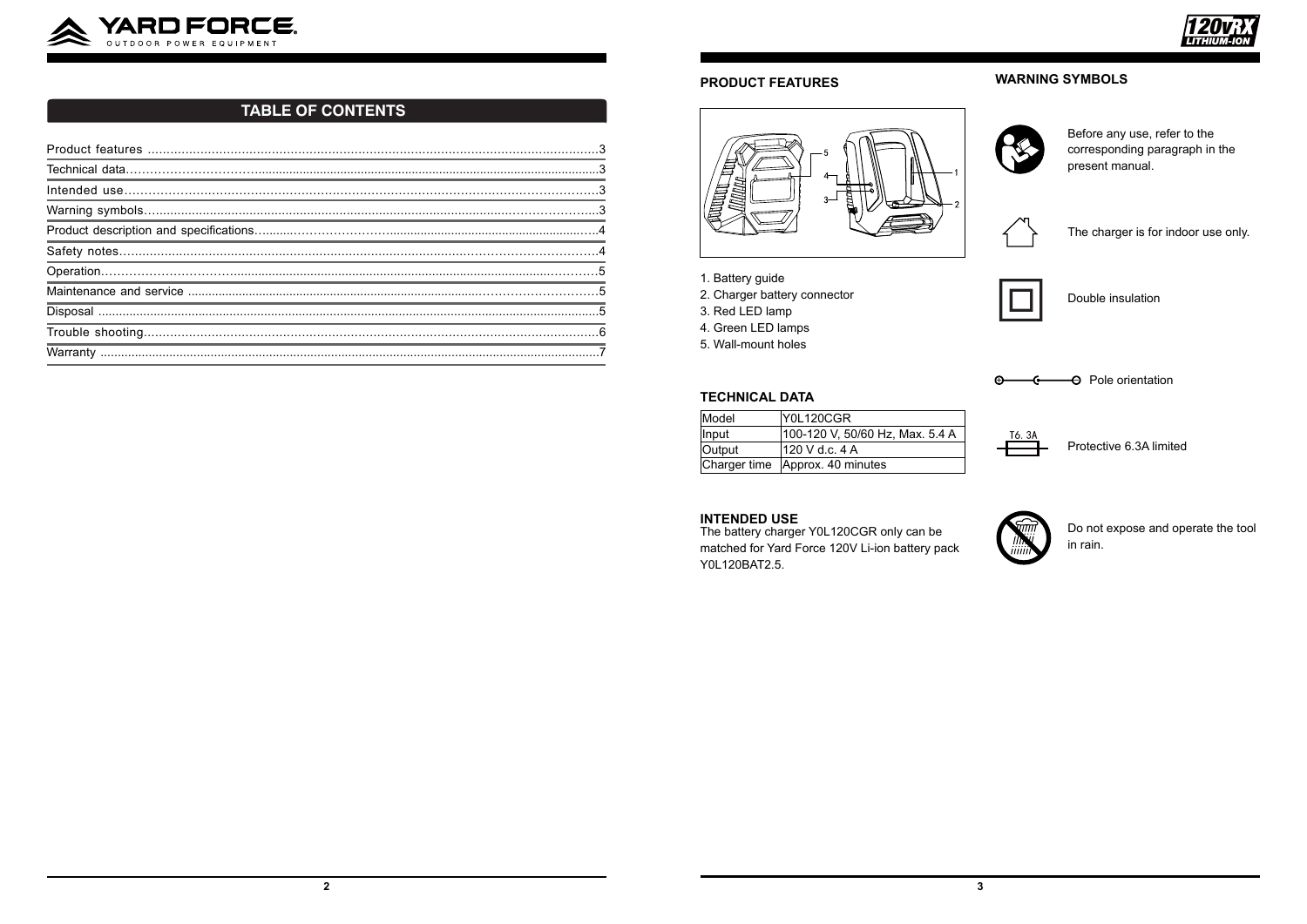



### **PRODUCT DESCRIPTION AND SPECIFICATIONS**

# **AL WARNING!**

Read all safety warnings and all instructions. Failure to follow the warnings and instructions may result in electric shock, fire and/or serious injury.

**Save these instructions for later use.** Use the Charger only when you fully understand and can perform all functions without limitation, or have received appropriate instructions.

## **SAFETY NOTES**

- 1. Use only Yard Force 120V Li-ion battery pack Y0L120BAT2.5. Do not use the original charger on other li-ion batteries or on any other type of battery—fire or explosion may occur.
- 2. Check the battery charger, cable and plug each time before using. Do not use the battery charger when defects are detected. Do not open the battery charger yourself and have it repaired only by qualified personnel using original spare parts.
- 3. The charger is designed to use standard household 100-120 V~ 50/60Hz power source. The charger's plug must match the outlet. Never modify the plug in any way. Unmodified plugs and matching outlets will reduce risk of electric shock.
- 4. Do not abuse the cord of charger. Never use the cord for carrying, pulling or unplugging the charger. Keep cord away from heat, oil, sharp edges or moving parts. Damaged or entangled cords increase the risk of electric shock.
- 5. Make sure the charger cord is located so that it will not be stepped on, tripped over, or otherwise subjected to damage or stress.
- 6. Keep the battery charger clean. Contamination may cause the danger of electric shock.
- 7. Protect the battery charger away from rain and moisture. The penetration of water in a

battery charger increases the risk of electric shock.

- Wrong communication. It refers to poor connection between charger and battery pack.
- Faulty with battery pack. It need be repaired by the customer service center.
- 8. Do not operate the battery charger on easily inflammable surfaces (e.g. paper, textiles, etc.) or in combustible environments. There is danger of fire due to the heating of the battery charger during charging.
- 9. The temperature range over which the battery pack can be charged is typically from 41° F to 113° F. Therefore, charging efforts outside the prescribed temperature range may automatically be blocked by the protection circuitry of the battery pack. Longest life and best performance can be obtained if the battery pack is charged in the normal room condition.
- 10. Disconnect charger from the power supply when not in use. This will reduce the risk of electric shock or damage to the charger if metal items should fall into the opening.
- 11. This tool is not intended for use by persons (including children) with reduced physical, sensory or mental capabilities, or lack of experience and knowledge, unless they have been given supervision or instruction concerning use of the appliance by a person responsible for their safety.

Children should be supervised to ensure that they do not play with the appliance.

12. Cleaning and user maintenance of the battery charger shall not be made by children without supervision.

#### **OPERATION**



#### **Note:**

- A new battery pack is supplied partially charged.To ensure the best performance, charge the battery completely before first use.
- Make sure the main voltage is the same as rating label which is located on the charger.
- Remove the battery pack from the charger after it has been fully charged.
- 1. Connect the charger to a power supply. The red LED light on the charger will be on.
- 2. To insert the battery pack into the charger, align the grooves on the battery pack with the raised ribs in the opening of the charger. Then press the battery pack downward with a moderate force. (There is a carrying handle at the top of the battery pack. Lift the handle up for easy-transporting.)
- 3. Once the battery pack is correctly located in the charger, the green LED light of the charger will flash continuously during normal charging, while the red LED light is still on.
- 4. When charging is complete, both green and red LED light of the charger will be on.
- 5. If you encounter one of following kind of situations, the red LED light of charger will

flash.

### **Wall-mount holes**

The charger has hanging holes for convenient storage. Install two screws horizontally in the wall 4.2" (10.7cm) apart. Use screws sufficiently strong to hold the combined weight of the charger and battery pack.

# **MAINTENANCE AND SERVICE**

## **- Occasionally clean the charger using a soft, clean and dry brush.**

When the charger is no longer operative, please refer to an authorized after-sales service centre.



# **DISPOSAL**

Battery chargers, accessories and packaging should be sorted for environmental-friendly recycling.

Do not dispose of battery chargers into household waste!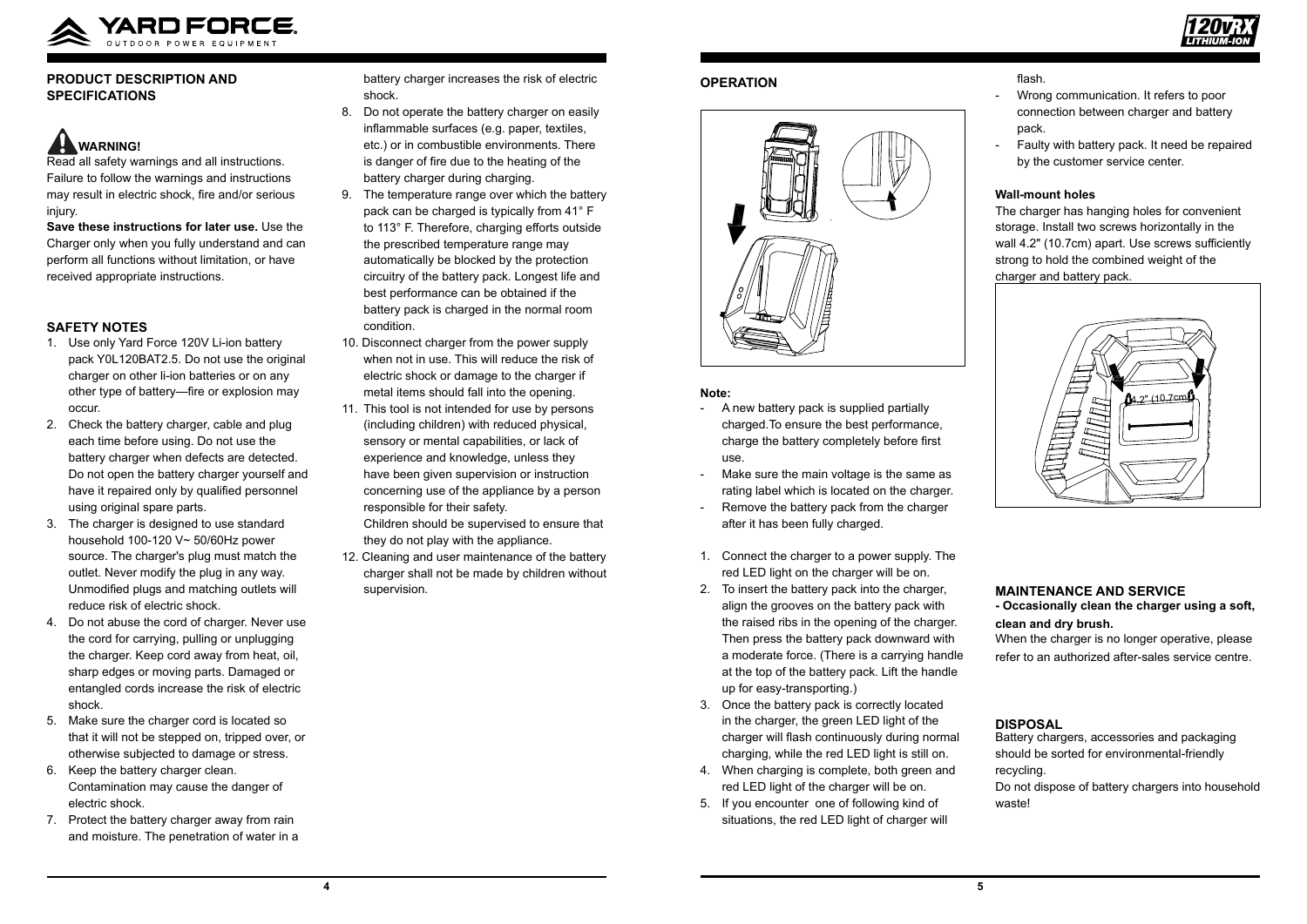

### **WARRANTY**

**Three- Year Warranty on 120vRX Battery Pack and Charger**  FOR THREE YEARS from the date of original retail purchase, the Yard Force 120vRX battery pack and charger are warranted against defects in material workmanship. Defective product will receive free repair. Commercial use voids the warranty. This warranty does not cover accidental damage, unreasonable use, normal wear and tear, neglect or non-compliance with the Operating, Safety and Maintenance Instructions.

All service, outside of normal maintenance as described in this manual, must be done by an authorized service technician. Any unauthorized service or changes to the original configuration of this product will void the warranty. All parts and accessories used on and with this product must be manufactured and/or authorized by Merotec Inc., a SUMEC company. Warranty coverage is only provided on products purchased from authorized Yard Force retailers. Warranty only applies to products purchased and operated in the USA. Any product purchased or operated outside of the USA is not covered by any warranty.

#### **Service and Warranty Claims Process**

Contact the Yard Force Support Center toll-free at **(866) 902-9690 Monday-Friday between 8:30 AM and 5:00 PM Eastern Time** for service and warranty support. Yard Force Service Support agents can help you troubleshoot problems over the phone to get you back up and running as quickly as possible. In the situation where service or warranty inspection is needed, please follow these steps:

1. Call Yard Force at **(866) 902-9690 Monday-Friday between 8:30 AM and 5:00 PM Eastern Time**.

2. Send in proof-of-purchase and serial number (if applicable) to confirm warranty Coverage as directed by Yard Force.

3. If service or a warranty evaluation is requested, Yard Force will provide an RGA number that should be used in all communications with Yard Force and is required to be indicated on the product itself and on the outside of the box.

4. All shipments to Yard Force must have an RGA number. Any shipment received that does not have an RGA number clearly marked on the outside of the box will be refused. 5. All shipments must be sent pre-paid, Yard Force does not pay for any shipping costs for service or warranty evaluation. Yard Force is not responsible for any packages that are lost by carrier. We recommend that shipments are made by a carrier that provides tracking and delivery confirmation.

For more information or to ask questions, please call toll-free **(866) 902-9690 Monday-Friday between 8:30 AM and 5:00 PM Eastern Time**.

# **SAVE THESE INSTRUCTIONS**



## **TROUBLE SHOOTING**

| Symptom                              | <b>Cause</b>                                               | <b>Corrective Measure</b>                                                                                                           |
|--------------------------------------|------------------------------------------------------------|-------------------------------------------------------------------------------------------------------------------------------------|
| Battery pack can not be<br>charged   | Battery not (properly) inserted                            | Properly insert battery into battery<br>charger till the locking<br>mechanism clicks                                                |
|                                      | Battery contacts contaminated                              | Clean the battery contacts or replace<br>the battery                                                                                |
|                                      | Battery pack defective                                     | Replace the battery                                                                                                                 |
| Charger no response when<br>power on | Mains plug of battery charger not<br>plugged in (properly) | Insert mains plug (fully) into the<br>socket outlet                                                                                 |
|                                      | Socket outlet, mains cable or<br>battery charger defective | Check the mains voltage; have the<br>battery charger checked by<br>an authorised after-sales service<br>agent for Bosch power tools |

If you are unable to resolve the problem using the troubleshooting guide then please call the Yard Force Customer Care Center at 866-902-9690 immediately.